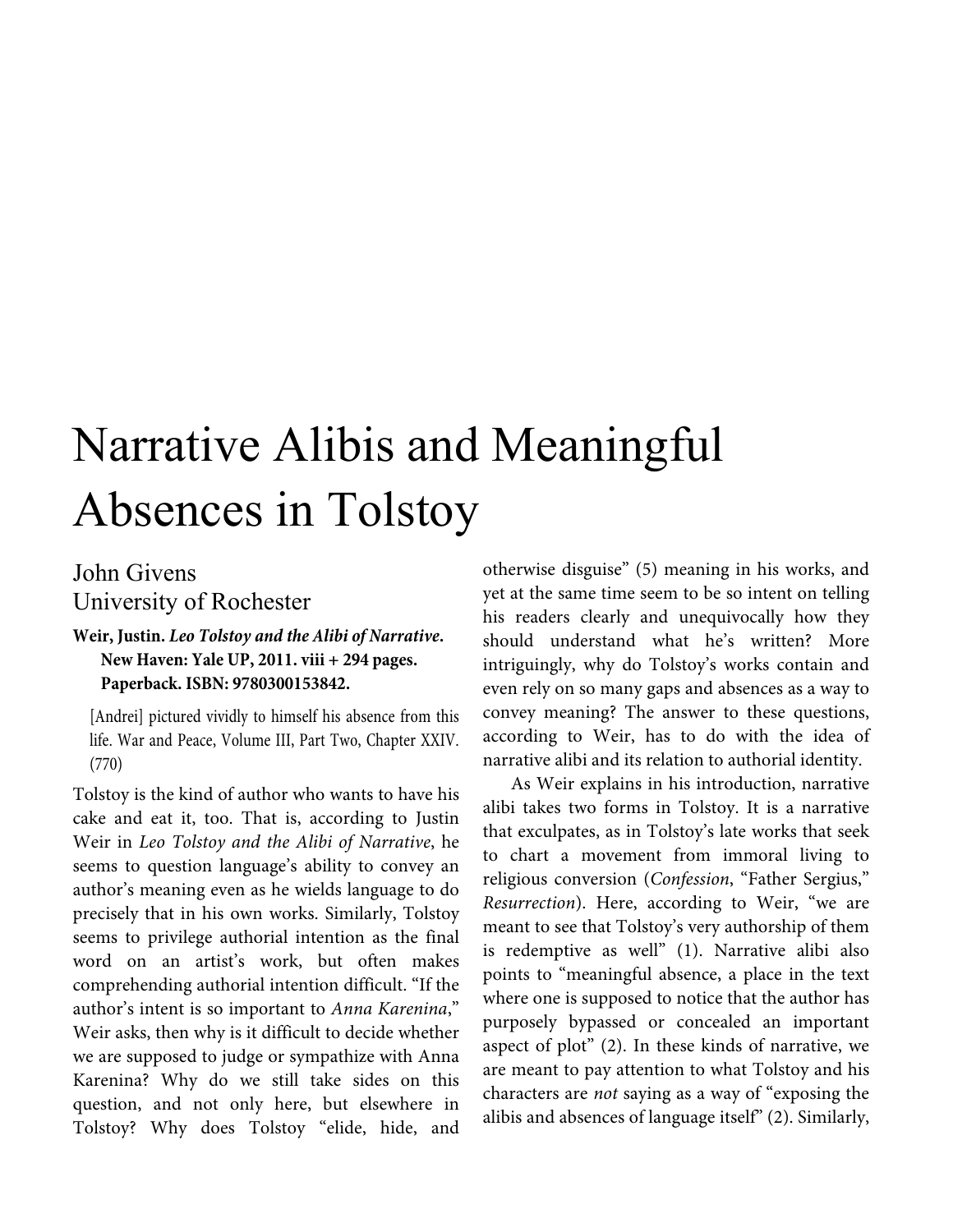when Tolstoy diverts our attention or indulges in various digressions in his prose, he is suggesting subtly and provocatively that meaning, as in the definition of alibi, may be "elsewhere." Weir argues that we need to take these instances of potential absent meaning into account when we read Tolstoy if we are to understand the author, his works and his relationship with his reader. Whole narratives are constructed through negative means—a missing statement or missing intention forms the basis of an entire narrative, as in *Resurrection*, where a missing line in a verdict condemns Maslova to hard labor in Siberia and sets into motion the novel's chain of events. Weir asks us to be attentive to these narrative alibis, these gaps and absences on which turns so much of Tolstoy's fictional universe.

Weir acknowledges that Tolstoy is not unique in this regard. "All literary texts have gaps," he admits. It's just that "Tolstoy especially worked to make the hidden parts of his early stories and novels crucial to their meaning" (215). In part one of his study, Weir attempts to show how Tolstoy inscribes absence into authorship as a way of controlling his own authorial image and as a narrative device. Just as sculptures must be understood in relation to the empty spaces the chisel leaves behind, so too are Tolstoy's narratives dependent on our apprehension of implied absences. Prince Andrei is doomed to unhappiness, for example, because the super-abundance of joy that Natasha brings to his life is painfully attended by its opposite: the equal reality of the possibility of the total loss of her love (38). This is an intriguing idea, and in my opinion it explains, for instance, why Prince Andrei so readily agrees to his father's demand of a one-year separation before he and Natasha can marry, or why he so easily gives Natasha up after her attempted elopement with Anatole Kuragin: Prince Andrei is as attuned to absence as he is to presence. Perhaps that is why he is so haunted by death in this novel about life.

In a similar fashion, Weir argues, Tolstoy avails himself of the alibi of narrative to enable him to manipulate authorial identity and assert authorial control of final interpretation of meaning in his works. If "real meaning" is always elsewhere (41), then Tolstoy creates for himself a back door through which he can escape to avoid having himself or his works subjected to outside interpretations. Here, we cannot help remembering his famous assertion that *War and Peace* was not a novel, epic poem or historical chronicle, but rather "what the author wanted and was able to express in the form in which it is expressed." Tolstoy defines his novel apophatically, by telling us what it is not, only to assert what it is in a way that forever grants him, the author, the last word on its meaning, even if the author should change his mind on what that meaning is, as Tolstoy did later in his life when he disavowed *War and Peace* and *Anna Karenina* altogether. Part one analyzes these notions of absence and alibi in three works in particular: "A History of Yesterday," *Childhood* and *Resurrection*.

The opening chapter of Part II of Weir's study digresses somewhat from the notion of narrative as alibi in order to address how Tolstoy "mediates his authorial self" (53). Here, Weir explores how Tolstoy's literary innovations—open-framed and broken-framed narratives—create opportunities for readers to participate in the creation of meaning in his texts. In his early prose, Tolstoy's idiosyncratic and innovative realism had at its core the goal of communicating emotional experience with a main character or the implied author as a way of legitimizing the author and his work. Later, Weir argues, Tolstoy was more interested in narratives of authenticity, where the self is not so much imagined as recollected from an earlier, uncorrupted time.

Weir discusses these notions in the context of Tolstoy's life and his fiction. He also focuses on Tolstoy's preoccupation with the tension present in the act of writing fiction between providing entertainment and imparting truths. In the second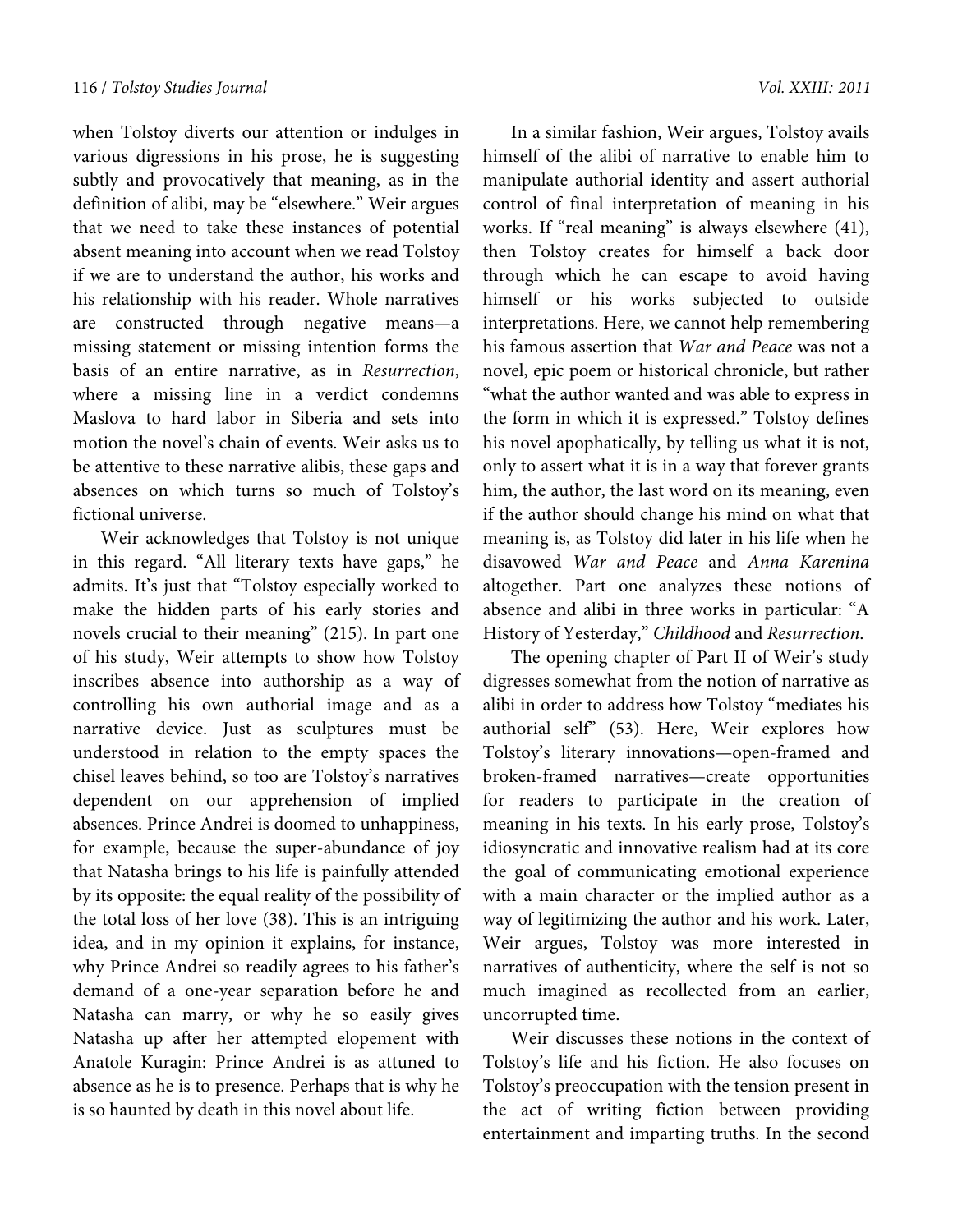chapter of part two, Weir explores this tension in "Sevastopol in May," "Two Hussars," *The Cossacks* and *War and Peace*, returning to his notion of narrative alibi as he does so. Weir reads Tolstoy's declaration at the end of "Sevastopol in May" that he perhaps should have left the story unsaid as a prime example of Tolstoy's deployment of the narrative of alibi, his desire to articulate an absence as well as a presence. Tolstoy wants to have the story both "spoken and unspoken" (73), an outcome that mirrors the text's subversion of its own fictiveness by its author's declaration of his fidelity to the Truth at the story's conclusion. "By forcing us to confront the removal of fiction," Weir argues, "Tolstoy reveals a hidden or absent meaning in the text, an alibi in the story, of which the author was presumably always conscious" (73– 74).

In a similar fashion, absence and presence are significantly inscribed in *War and Peace* in the novel's preoccupation with death and life, most strikingly figured in the way Tolstoy cross-cuts (as in cinema) between scenes of Count Bezukhov dying and the name day party at the Rostov household. The juxtaposed chapters illustrate a philosophical quandary on which the entire novel meditates:

Does death intrude, get in the way, divert one from a celebration of life? Or do social conventions of consumption, talk, and dance distract one from the greater truth of life, that one's mortality is everything?" (87)

The answer, Weir implies, is that we cannot apprehend a meaningful presence (life) without the simultaneous acknowledgement of a meaningful absence (death) in Tolstoy's works.

This aspect of the alibi of narrative is most interesting and, I believe, constitutes Weir's original contribution to Tolstoy scholarship. After having read Weir's book, we will be more attuned to the meaningful absences—both on the level of plot and language—that inhabit Tolstoy's fictional

universe and that change how we read and understand the author.

However, Weir's book does not always present a sustained investigation into this concept and at times strays somewhat in other directions. Weir is a perceptive reader of Tolstoy, so even when he is not writing on topic, he is always interesting. At times, though, I wanted Weir to test his ideas in a more systematic fashion, perhaps through detailed treatments of works (especially Tolstoy's novels) in separate chapters, the better for us to understand the function of the narrative of alibi as it develops throughout a given work instead of in select moments. *War and Peace* in particular suffers from Weir's approach. The longest novel Tolstoy wrote, it receives too little attention in Weir's study and thus looms as a prominent absence in this study of meaningful absences (*Anna Karenina* fares much better in this regard). Rather than devoting entire chapters to single works, Weir addresses discrete moments in Tolstoy's *oeuvre* in chapters organized around different thematic aspects. Not all of these concepts or all of Weir's chapters, however, necessarily develop or directly address the notion of narrative alibi. Weir's discussion of Natasha in chapter five and his analysis of *Hadji Murat* in chapter six of part three, for instance, do not advance the author's thesis even as they constitute interesting readings in and of themselves.

On the other hand, Weir's application of concepts from apophaticism to his analysis of *Anna Karenina* in the second half of chapter five—where he examines how Tolstoy uses certain kinds of absence to shape his narrative, analyzing as well how the self may be "recovered from the negative space of what is already said and done" (102)—and his treatment of *Death of Ivan Ilich* in the first part of chapter six—which explains how Ivan Ilich's epiphany at story's end is simply the recovery of the meaning absent in his life—both develop and enrich his analysis of the narrative of alibi.

As in his discussion of *Death of Ivan Ilich*, Weir is most convincing in his book when he engages in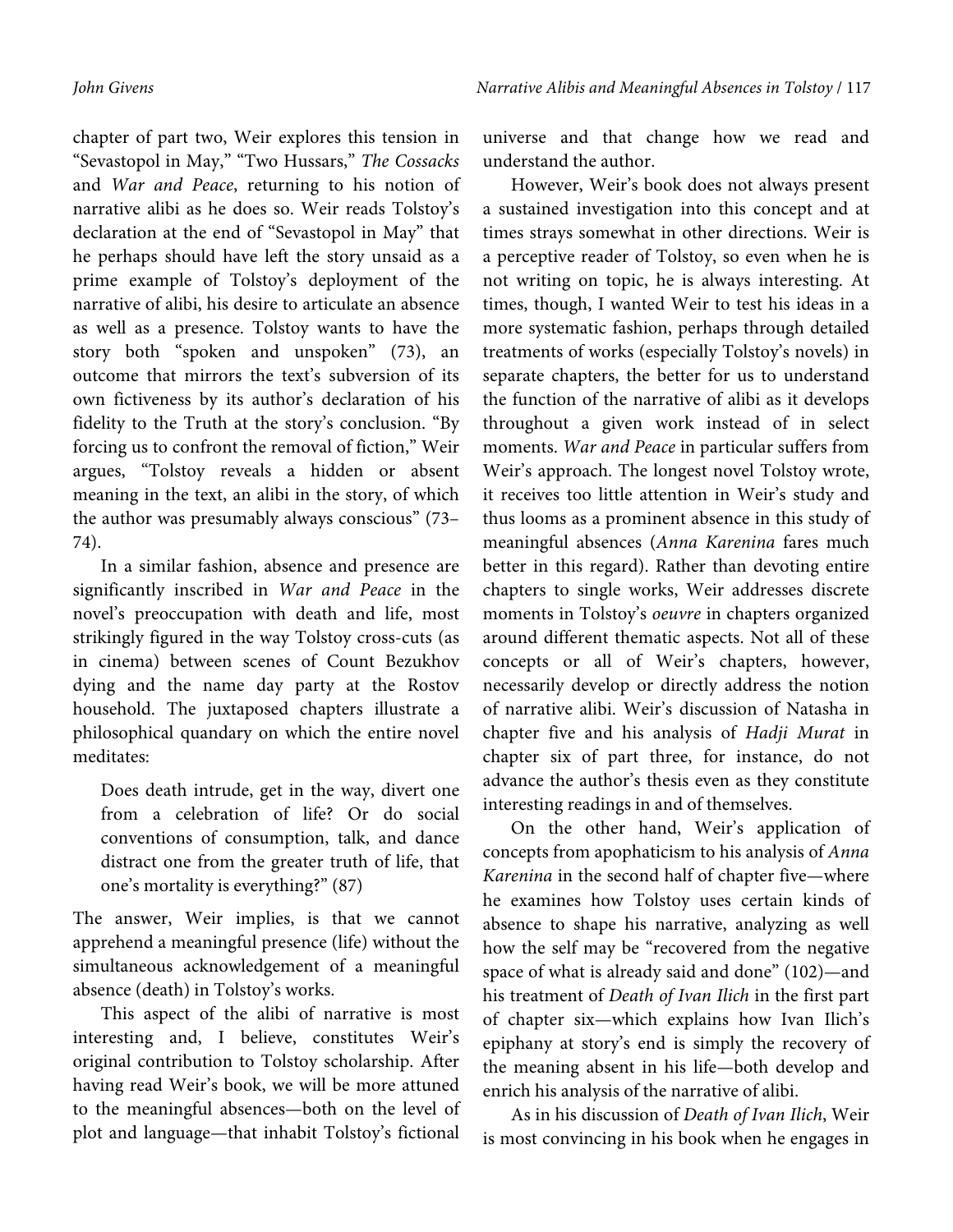sustained analyses of Tolstoy's works, as in chapter seven on "Lucerne" and chapter eight on *Anna Karenina*. Both chapters address how Tolstoy explores the possibilities—and impossibilities—of communication through meaningful absences, addressing in particular the language of love.

If "Lucerne," according to Weir, is a meditation on the failure to communicate and a demonstration of how Tolstoy produces an entire story out of this absence of communication, *Anna Karenina* is an exploration of the larger consequences that attend the breakdown of communication. In particular, Weir explores Anna's descent toward irrationality and suicide as a function of her increasing inability to communicate, illustrated in the novel by her movement from verbal to nonverbal to written and then symbolic forms of communication. Thus, *Anna Karenina* is not only "Tolstoy's greatest love story; it is his greatest language story" (135). In losing language, Anna loses the ability not only to understand the other, but to understand herself. Anna's non-verbal communication thus describes a meaningful absence, an absence that determines her own fate in the novel.

Absence is not always negatively inscribed in *Anna Karenina*, however, as Weir showed earlier in chapter five. The "unthinkably perfect communication that brings Levin and Kitty together and that stands in stark contrast to Vronsky and Anna's oblique codes" (145), for instance, illustrates how Tolstoy proposes the language of love as the ultimate proof that absence or lack can also bring about positive outcomes.

Interestingly, as Weir points out, after *Anna Karenina*, "Tolstoy ceases to allow love to determine whether meaning is really present or deceptively present. All appearance is now treated as false; all conventions misleading. Anna's suspicious view of the world infects even her author" (145). Part five of Weir's study thus looks at the failure of romantic love and Tolstoy's "destruction of the romantic narrative and its

implicit aesthetics of communication" (147) in "The Devil," "The Kreutzer Sonata," and "After the Ball." Here he strives to discover how "in the alibi of Tolstoy's romance narratives, the meaning of language is absent, deferred and encoded by illicit love" (151).

At the same time, Weir addresses the other meaning of alibi in these texts, that is, how these texts seek to exculpate their protagonists as well as the author himself in their revision of the romantic narrative at the heart of so many of Tolstoy's earlier (pre-conversion) works.

In the final part of his study, Weir addresses the paradoxical role of violence in Tolstoy's art, especially the works of his late period, when the author famously espoused non-violence while depicting graphic acts of aggression in works such as *Hadji Murat*, "After the Ball," "The Kreutzer Sonata," and *The Realm of Darkness*. According to Weir, the "causes of violence, as well as Tolstoy's specific theories of nonviolence and aesthetics, form an interpretive background to Tolstoy's late fiction and non-fiction" (183). Violence in Tolstoy's late work becomes "a sign of absence, of missing authentic childhood and repressed conscience" (194).

But violence must also be read in relation to Tolstoy's "emerging efficient aesthetics" as outlined in his *What Is Art?* (204), and Weir attempts such a reading in his analysis of "Father Sergius." With its famous depiction of self-mutilation and a hero who "defines himself negatively, as a kind of absence" (212), "Father Sergius" presents an ideal narrative of alibi, both as a text which exculpates both hero and author (in its depiction of the overcoming of immoral living) and as a work whose central function is to mediate on a meaningful absence: in Sergius's case, the desire for the *absence* of desire, which is revealed as the ultimate resolution of Tolstoy's romantic narratives in accordance with the new "communicative goal of Tolstoy's aesthetics" (214) that leads to a shared relationship with God. This is all provocative, interesting and